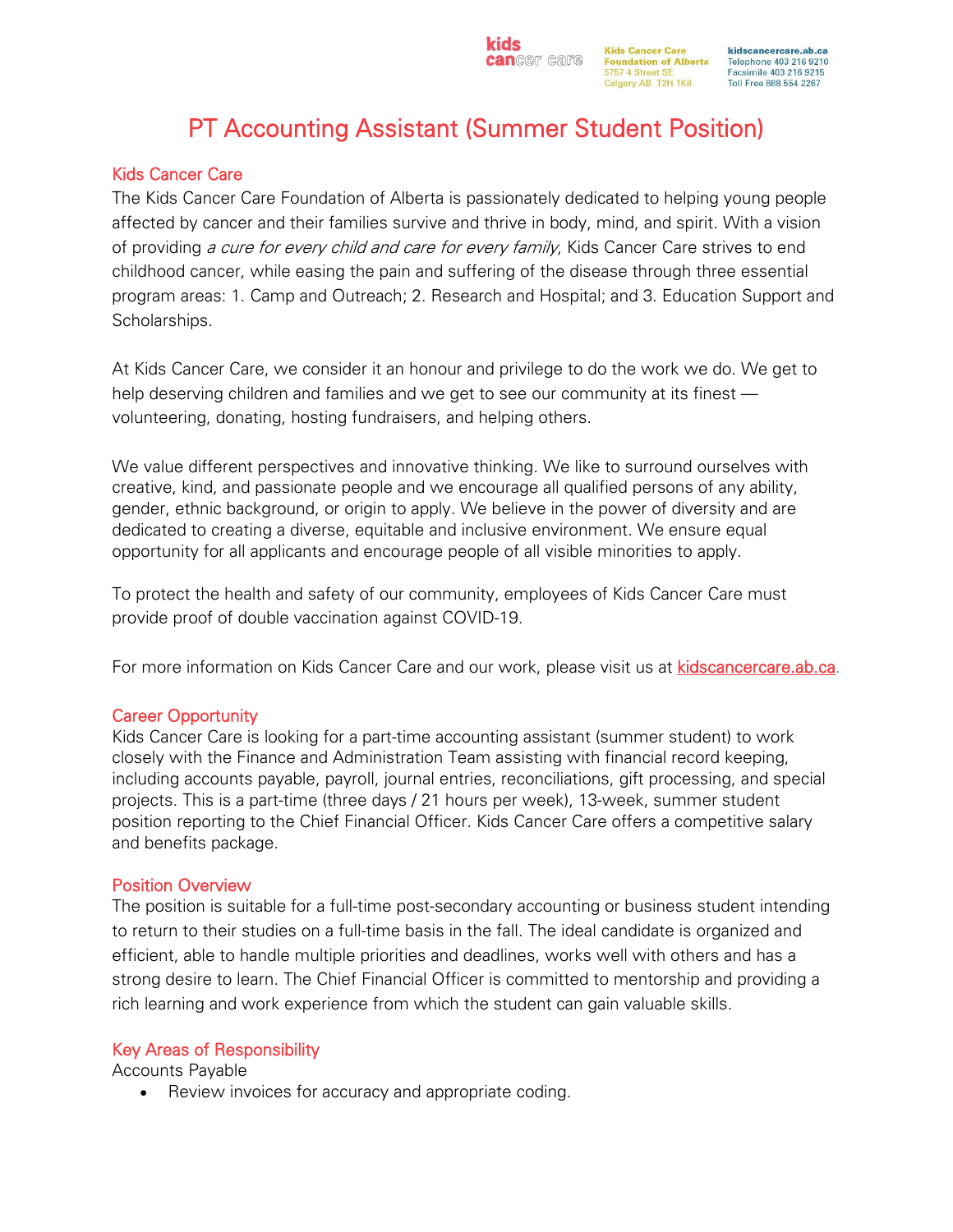- Enter and scan invoices into finance system.
- Documentation of updated processes and procedures with transition to new finance system.

Payroll

- Assist with review and entry of timesheets for bi-weekly payroll, payroll journal entries.
- Assist with transitioning Human Resources employee files to online platform.

#### General

- Gift processing of donations.
- Assist with import processes, reconciliations, and reports.
- Assist with monthly credit card statements, receipts, and reconciliations.
- Reconcile general ledger accounts.
- Assist with month end, including reconciliations and statement preparation.
- Update summaries and prepare ad hoc reports as required.
- Assist with records retention and document management project.
- Other duties as assigned.

#### Education and Certifications

- Enrolled in accounting, business, or other post-secondary degree.
- Understanding of Generally Accepted Accounting Principles.
- Strong computer skills including proficiency with MS Office.
- Experience with accounting and payroll systems is considered an asset.
- Relevant charitable sector experience considered an asset.

#### **Other Requirements**

- Applicant must meet the requirement of the Canada Summer Jobs funding program.
- Mature, flexible, well-organized individual with strong attention to detail.
- Self-motivated and results orientated.
- Demonstrated research, problem solving, and analytical skills.
- Excellent written and oral communication skills.
- Ability to manage multiple priorities and deadlines, with strong attention to detail.
- Ability to work in both a team environment and independently.
- Proven work ethic and utmost integrity.
- Ability to handle confidential information in an ethical and professional manner.
- Excellent time management skills.
- Solid understanding of financial and accounting principles.
- Valid Alberta Driver's Licence and reliable transportation.
- Police and vulnerable sectors check required.

# Closing Date

Application deadline is Monday, May 16, 2022 at 4:30 pm.

# **Applications**

Please send a cover letter and resume with Accounting Assistant in the email subject line to:

Debra Osiowy Chief Financial Officer